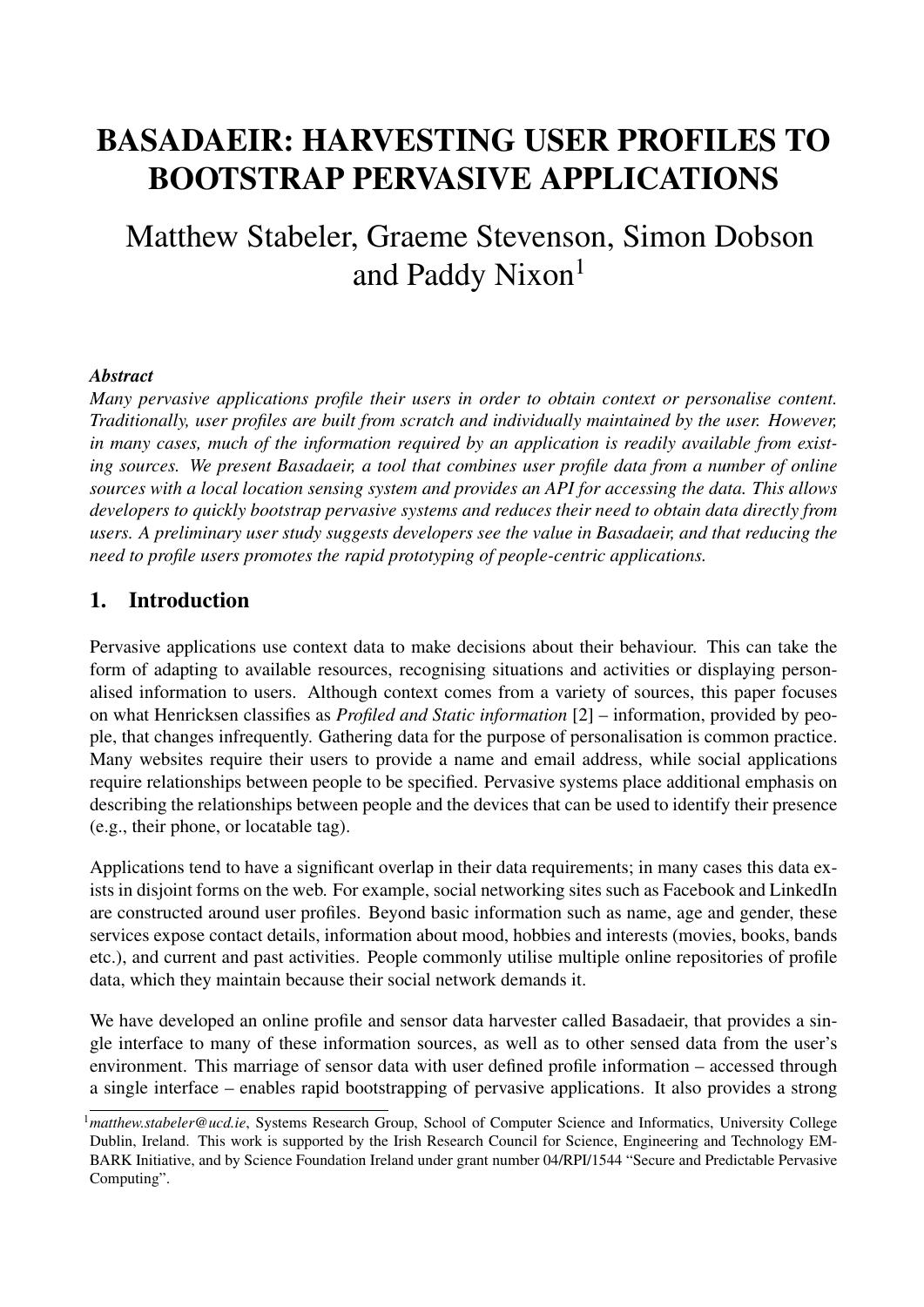platform upon which data rich applications can be built.

Section 2 overviews Basadaeir and describes the developer API and two sample applications. We present the results from a preliminary study with developers who were asked to carry out tasks with an early prototype of the system in section 3. Related projects are discussed in section 4, and we conclude in section 5 with an outline of future work.

#### 2. Basadaeir

Many applications require the provision of personal information before they can be used. We realised that this can be very frustrating for users, and set out to design a system to unite profile information from existing applications, and provide a straightforward means of making it accessible to others. The result is Basadaeir.

With Basadaeir, users identify external sources of information about themselves using pointers. This includes their Facebook id, Flickr username, Twitter username, etc. Basadaeir resolves these to retrieve profile information using the appropriate service API. This provides applications with access to disparate data from a single source, and removes (or reduces) an application's need to obtain profile information directly from users. Users may also identify devices that can be used to identify them, such as their mobile phone's Bluetooth MAC address,

For our prototype, we selected four services that are regularly used by members of our research group: Facebook, Twitter, last.fm, and Google Calendar. We also integrated Basadaeir with Construct [1], a middleware platform for context aware systems, to support the integration of live sensor data. For the purpose of this prototype, we focused on location data provided by a Bluetooth spotter network deployed throughout our building, however other sources of data are available. The Bluetooth spotter readings are tagged with unique identifiers that denote locations throughout our building.

Basadaeir provides a web-based interface where people can maintain their pointers to other information and an HTTP API that exposes the information that results from "resolving" these pointers. For the purposes of this study, we built a Java interface to the HTTP API that developers used to access this data transparently from within their applications.

To demonstrate Basadaeir, we implemented two example applications using the API (available at basadaeir.ucd.ie). The first, a simple in/out board, displays the whereabouts of registered users using the Bluetooth location system. Presence information is shown on a number of public displays around our building (figure 1) . A second application, the call for papers matcher, matches research interests from academia.edu to descriptions of upcoming academic events provided by eventseer.net. Situated in a public area, the application shows calls intended to promote collaborations between co-located users.

## 3. Preliminary Study

We conducted a small user study to gain feedback from developers about the data sources we had available, the ease of use of the API, and the likelihood that they would choose to use a system like Basadaeir in future projects. At the time of the experiment we had 33 registered users in the system, these people having been encouraged to register during the development of our prototype applications. We used two Bluetooth spotters to collect live information about devices in their vicinity: one in the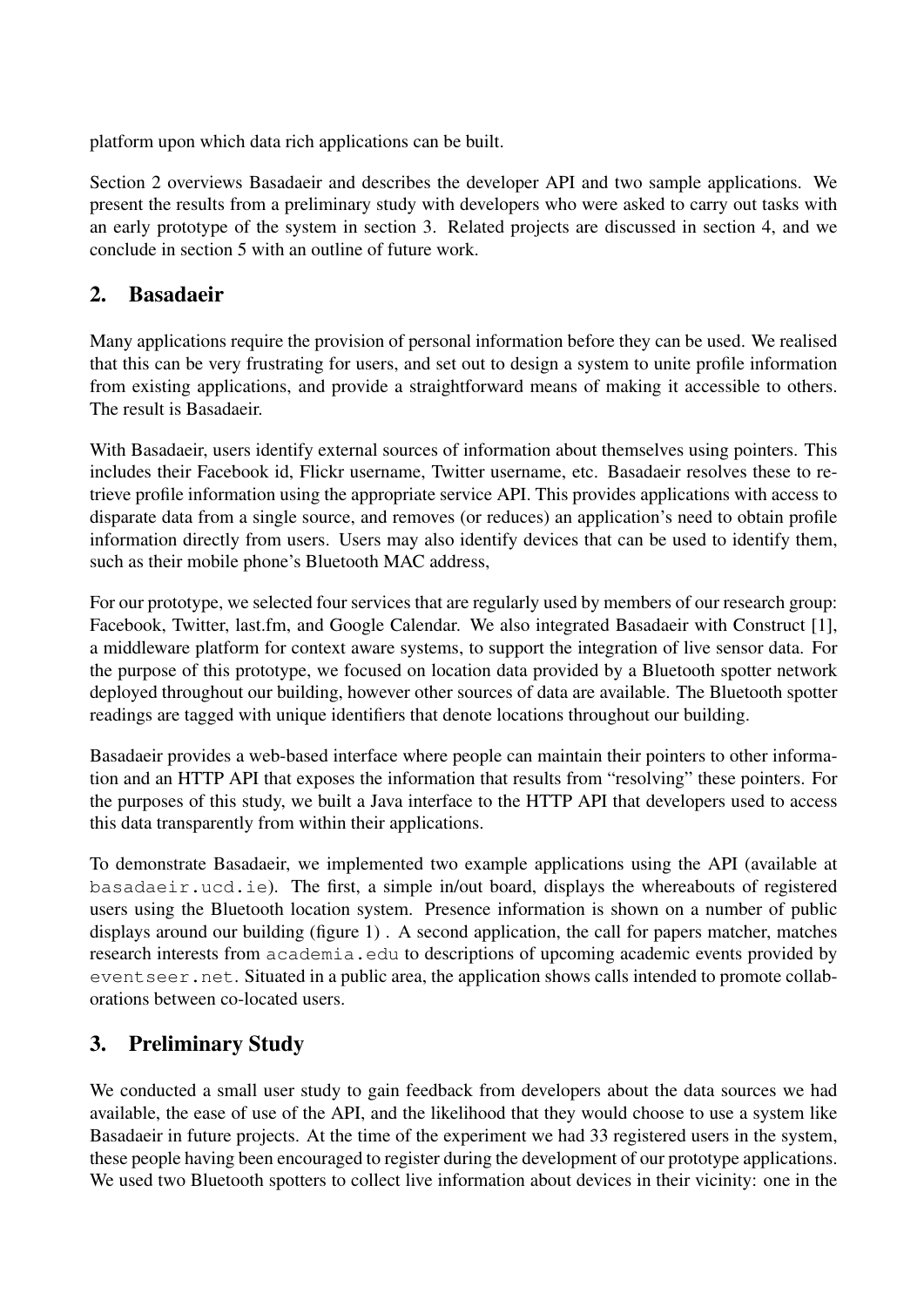

Figure 1. Screenshot of Basadaeir in/out board application - presence status indicated by key (top right)

building common area, and another situated in our main laboratory.

Five developers were asked to familiarise themselves with the documentation and to (1) write a simple application to group users by their location and show their current Twitter status, and (2) write an application of their choice which used several user attributes distinct from the previous example, in addition to Twitter status or last.fm song list. Participants were given an hour to complete these tasks and were then asked to complete a questionnaire about their experience. All of the participants were familiar with Java, the language of our client application, reporting skill levels from novice to expert.

#### 3.1. Results

We found that participants were very positive about using the system. They felt they would benefit from its "ease of use", and that it enabled "rapid application development" and "code re-use". They thought Basadaeir could be used as a basis to "develop more complex systems" as " the most powerful thing is that location is the dynamic context upon which a (limitless) amount of user info can sit" (quotes from survey responses).

Participants desired access to more profile information than was available; in particular historic data, such as recent locations of users. They also wanted stronger search facilities for filtering information. A number of improvements to the Java API were suggested to provide easier access to information. More detailed meta-data about locations, such as the services they contain, was also desired.

Interestingly, the majority of developers had not used online APIs to access profile data before, but stated that the data provided would be useful to them. This suggests that while the rich data provided by Basadaeir is useful to developers, the effort required to obtain this data from online services individually is prohibitive.

The participants strongly emphasised a desire for additional data, and suggested a plugin system for implementing this. One participant suggested that if expanded with more sensors, "It would sit nicely below a 'situation' level, making this abstraction step easier".

Some applications produced in the final task included: a supervisor tracking system that used the